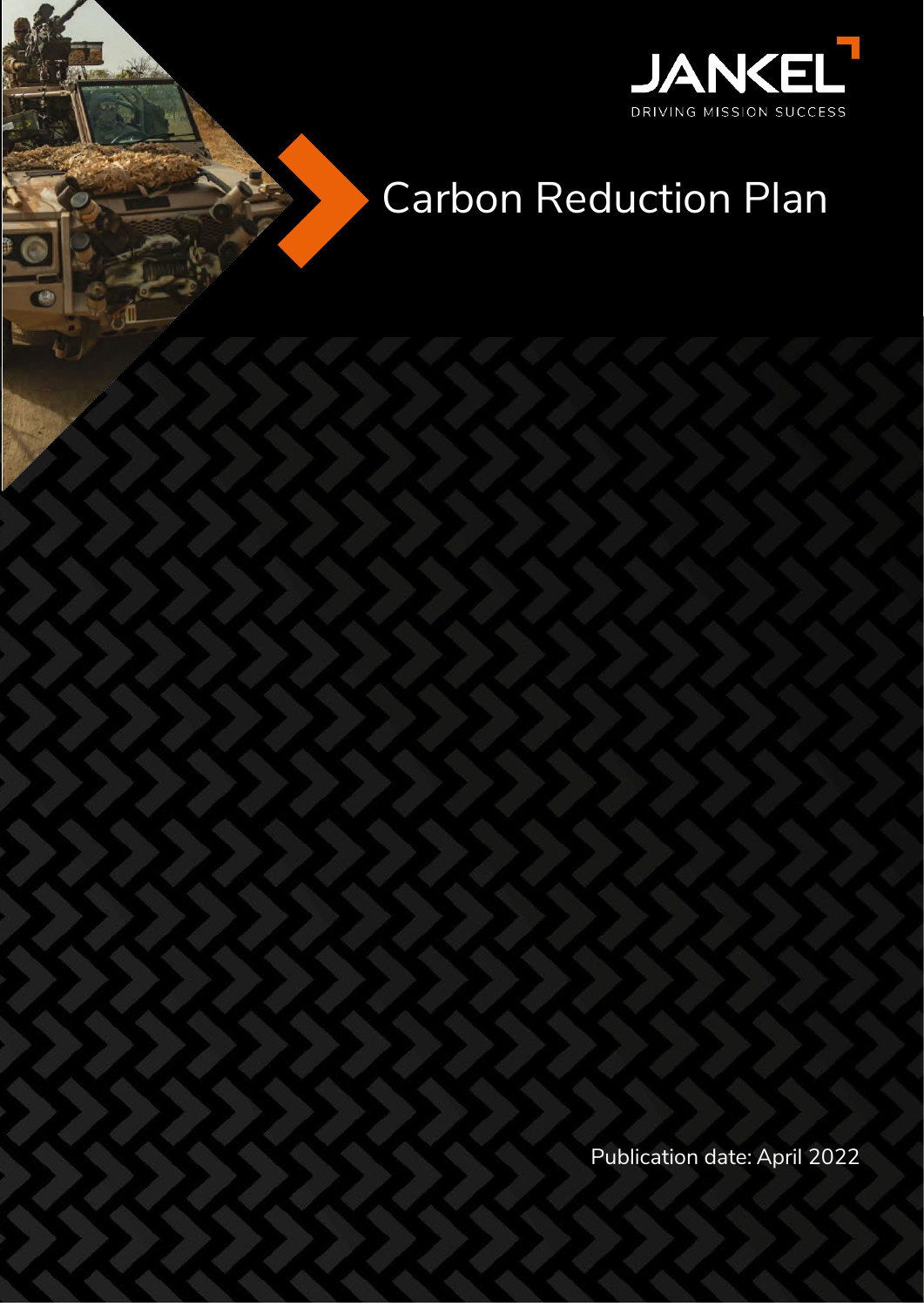## **Carbon Reduction Plan**



#### **Commitment to Achieving Net Zero**

Jankel Armouring Limited is committed to achieving Net Zero emissions by 2050

## **Baseline Emissions Footprint**

Baseline emissions are a record of the greenhouse gases that have been produced in the past and were produced prior to the introduction of any strategies to reduce emissions. Baseline emissions are the reference point against which emissions reduction can be measured.

Our emissions are calculated according to our financial year which runs from 1<sup>st</sup> October to 30<sup>th</sup> September. The current year's figures (financial year 2020/2021) also represent our Baseline Emissions figures. COVID has created major disruption to our operations and, while we have tried to build this in to the current year's figures, we expect the next two years will also present a levelling out of activity to more accurately gauge our footprint.

Jankel uses the "Operational Control" approach as part of our methodology.

### **Baseline Year: 2020/21: Baseline year emissions: EMISSIONS TOTAL (tCO2e) Scope 1** 168 **Scope 2** 113 **Scope 3 (Included Sources)** 376 **Total Emissions** 657



## **Emissions Reduction Targets**

In order to continue our progress to achieving Net Zero, we have adopted the following carbon reduction targets.

We project that carbon emissions will decrease over the next five years to 525  $tCO<sub>2</sub>e$  by 2026. This is a reduction of 20%.

Progress against these targets can be seen in the graph: